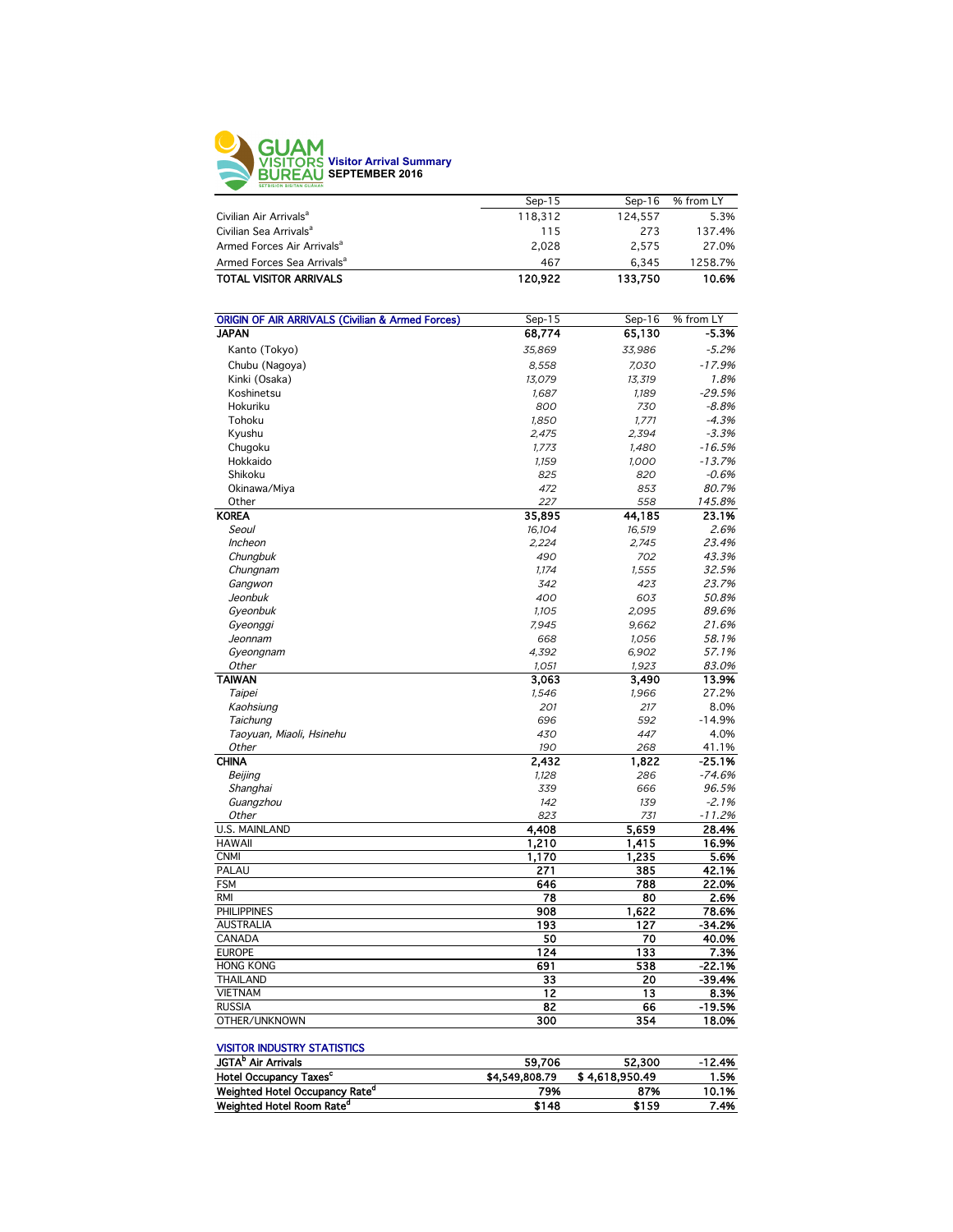# **Guam Visitors Bureau SEPTEMBER 2016 Visitor Arrival Summary**

**Calendar Year-to-Date 2015/16 • Fiscal Year-to-Date 2015/16** 

|                                                             | <b>CYTD 2015</b>             | CYTD 2016                    |                    | <b>FYTD 2015</b>                           | <b>FYTD 2016</b>                 |                     |
|-------------------------------------------------------------|------------------------------|------------------------------|--------------------|--------------------------------------------|----------------------------------|---------------------|
| Air Arrivals <sup>a</sup>                                   | (Jan - Sep '15)<br>1,036,168 | (Jan - Sep '16)<br>1,128,020 | 8.9%               | % from LY (Oct '14 - Sep '15)<br>1,361,088 | (Oct '15 - Sep '16)<br>1,492,249 | % from LY<br>9.6%   |
|                                                             |                              |                              |                    |                                            |                                  |                     |
| Sea Arrivals <sup>a</sup><br><b>TOTAL VISITOR ARRIVALS</b>  | 6,419<br>1,042,587           | 16,582<br>1,144,602          | 158.3%<br>9.8%     | 11,443<br>1,372,531                        | 18,816<br>1,511,065              | 64.4%<br>10.1%      |
|                                                             |                              |                              |                    |                                            |                                  |                     |
|                                                             |                              |                              |                    |                                            |                                  |                     |
|                                                             | CYTD 2015                    | CYTD 2016                    |                    | <b>FYTD 2015</b>                           | <b>FYTD 2016</b>                 |                     |
| <b>ORIGIN OF AIR ARRIVALS (Civilian &amp; Armed Forces)</b> | (Jan - Sep '15)              | (Jan - Sep '16)              |                    | % from LY (Oct '14 - Sep '15)              | (Oct '15 - Sep '16)              | % from LY           |
| <b>JAPAN</b>                                                | 584,353                      | 564,091                      | $-3.5%$<br>$-1.5%$ | 779,405                                    | 752,757<br>376,330               | $-3.4%$             |
| Kanto (Tokyo)<br>Chubu (Nagoya)                             | 289,395<br>79,711            | 284,945<br>70,643            | $-11.4%$           | 378,167<br>106,495                         | 95,440                           | $-0.5%$<br>$-10.4%$ |
| Kinki (Osaka)                                               | 111,993                      | 114,336                      | 2.1%               | 152,329                                    | 153,679                          | 0.9%                |
| Koshinetsu                                                  | 12,482                       | 11,165                       | $-10.6%$           | 18,378                                     | 15,784                           | $-14.1%$            |
| Hokuriku                                                    | 7,531                        | 7,574                        | 0.6%               | 9,878                                      | 10,058                           | 1.8%                |
| Tohoku                                                      | 17,891                       | 17,547                       | $-1.9%$            | 25,328                                     | 24,095                           | $-4.9%$             |
| Kyushu                                                      | 26,622                       | 21,371                       | $-19.7%$           | 34,137                                     | 28,520                           | $-16.5%$            |
| Chugoku                                                     | 15,822                       | 13,398                       | $-15.3%$           | 22,574                                     | 18,652                           | $-17.4%$            |
| Hokkaido                                                    | 10,310                       | 10,013                       | $-2.9%$            | 14,281                                     | 13,097                           | $-8.3%$             |
| Shikoku                                                     | 7,547                        | 7,225                        | $-4.3%$            | 10,708                                     | 9,745                            | $-9.0%$             |
| Okinawa/Miya                                                | 3,280                        | 3,752                        | 14.4%              | 4,450                                      | 4,591                            | 3.2%                |
| Other                                                       | 1,769                        | 2,122                        | 20.0%              | 2,680                                      | 2,766                            | 3.2%                |
| <b>KOREA</b>                                                | 301,425                      | 392,955                      | 30.4%              | 384,112                                    | 519,430                          | 35.2%               |
| Seoul                                                       | 131,453                      | 150,240                      | 14.3%              | 168,389                                    | 201,378                          | 19.6%               |
| Incheon                                                     | 18,505                       | 23,258                       | 25.7%              | 23,876                                     | 31,110                           | 30.3%               |
| Chungbuk                                                    | 4,807                        | 6,780                        | 41.0%              | 6,312                                      | 9,051                            | 43.4%               |
| Chungnam                                                    | 10,386                       | 15,043                       | 44.8%              | 13,709                                     | 19,998                           | 45.9%               |
| Gangwon                                                     | 3,432                        | 4,422                        | 28.8%              | 4,402                                      | 6,011                            | 36.6%               |
| Jeonbuk                                                     | 4,438                        | 5,649                        | 27.3%              | 5,621                                      | 7,404                            | 31.7%               |
| Gyeonbuk                                                    | 10,858                       | 16,602                       | 52.9%              | 13,619                                     | 21,822                           | 60.2%               |
| Gyeonggi                                                    | 64,742                       | 83,710                       | 29.3%              | 84,514                                     | 111,283                          | 31.7%               |
| Jeonnam                                                     | 6,706                        | 10,161                       | 51.5%              | 8,484                                      | 12,935                           | 52.5%               |
| Gyeongnam                                                   | 35,511                       | 59,010                       | 66.2%              | 41,938                                     | 75,596                           | 80.3%               |
| Other                                                       | 10,587                       | 18,080                       | 70.8%              | 13,248                                     | 22,842                           | 72.4%               |
| <b>TAIWAN</b>                                               | 33,179                       | 32,508                       | $-2.0%$            | 42,315                                     | 41,534                           | $-1.8%$             |
| Taipei                                                      | 17,797                       | 17,372                       | $-2.4%$            | 23,181                                     | 22,436                           | $-3.2%$             |
| Kaohsiung                                                   | 2,319                        | 2,226                        | $-4.0%$            | 2,905                                      | 2,826                            | $-2.7%$             |
| Taichung                                                    | 6,235                        | 6,401                        | 2.7%               | 7,787                                      | 7,980                            | 2.5%                |
| Taoyuan, Miaoli, Hsinehu                                    | 4,405                        | 4,278                        | $-2.9%$            | 5,514                                      | 5,489                            | $-0.5%$             |
| Other<br><b>CHINA</b>                                       | 2,423                        | 2,231                        | $-7.9%$<br>13.5%   | 2,928                                      | 2,803                            | $-4.3%$             |
| Beijing                                                     | 19,053<br>4,649              | 21,626<br>3,940              | $-15.3%$           | 23,589<br>5,999                            | 26,271<br>4,866                  | 11.4%<br>$-18.9%$   |
| Shanghai                                                    | 4,946                        | 6,930                        | 40.1%              | 6,303                                      | 8,224                            | 30.5%               |
| Guangzhou                                                   | 1,109                        | 1,818                        | 63.9%              | 1,351                                      | 2,210                            | 63.6%               |
| Other                                                       | 8,349                        | 8,938                        | 7.1%               | 9,936                                      | 10,971                           | 10.4%               |
| <b>U.S. MAINLAND</b>                                        | 43,025                       | 48,760                       | 13.3%              | 56,117                                     | 62,479                           | 11.3%               |
| <b>HAWAII</b>                                               | 10,294                       | 11,040                       | 7.2%               | 13,628                                     | 14,248                           | 4.5%                |
| <b>CNMI</b>                                                 | 10,261                       | 13,317                       | 29.8%              | 13,757                                     | 17,390                           | 26.4%               |
| PALAU                                                       | 2,543                        | 3,654                        | 43.7%              | 3,429                                      | 5,028                            | 46.6%               |
| <b>FSM</b>                                                  | 7,159                        | 8,293                        | 15.8%              | 9,452                                      | 11,027                           | 16.7%               |
| <b>RMI</b>                                                  | 670                          | 914                          | 36.4%              | 872                                        | 1,146                            | 31.4%               |
| <b>PHILIPPINES</b>                                          | 8,353                        | 14,630                       | 75.1%              | 12,278                                     | 18,704                           | 52.3%               |
| <b>AUSTRALIA</b>                                            | 2,188                        | 1,771                        | $-19.1%$           | 2,987                                      | 2,258                            | -24.4%              |
| CANADA                                                      | 702                          | 726                          | 3.4%               | 960                                        | 952                              | $-0.8%$             |
| <b>EUROPE</b>                                               | 1,169                        | 1,436                        | 22.8%              | 1,686                                      | 2,010                            | 19.2%               |
| <b>HONG KONG</b>                                            | 5,887                        | 5,878                        | $-0.2%$            | 8,163                                      | 8,397                            | 2.9%                |
| <b>THAILAND</b>                                             | 390                          | 348                          | $-10.8%$           | 459                                        | 463                              | 0.9%                |
| <b>VIETNAM</b>                                              | 135                          | 140                          | 3.7%               | 166                                        | 183                              | 10.2%               |
| <b>RUSSIA</b>                                               | 2,234                        | 1,641                        | $-26.5%$           | 3,539                                      | 2,488                            | -29.7%              |
| OTHER/UNKNOWN                                               | 3,148                        | 4,292                        | 36.3%              | 4,174                                      | 5,484                            | 31.4%               |
|                                                             |                              |                              |                    |                                            |                                  |                     |
| <b>VISITOR INDUSTRY STATISTICS</b>                          |                              |                              |                    |                                            |                                  |                     |
| JGTA <sup>b</sup> Air Arrivals                              | 509,167                      | 504,273                      | $-1.0%$            | 684,416                                    | 624,737                          | -8.7%               |
| Hotel Occupancy Taxes <sup>c</sup>                          | \$28,554,220.32              | \$31,156,850.87              | 9.1%               | \$36,568,031.86                            | \$40,192,650.50                  | 9.9%                |
| Weighted Hotel Occupancy Rate <sup>d</sup>                  | 77%                          | 78%                          | 1.3%               | 75%                                        | 77%                              | 2.7%                |

Weighted Hotel Room Rate<sup>d</sup> \$160 \$167 4.4% \$157 \$162 3.2% Note: CYTD is Calendar Year-to-Date and FYTD is Fiscal Year-to-Date. Armed Forces sea arrivals include the USS Brashear. In addition, Armed Forces sea includes Valiant Shield crew members. Source: Guar Customs and Quarantine. Armed Forces sea arrivals exclude HP (home ported) or MSC (military sea command) personnel. Source: \*Civilian air & sea arrivals. Customs Declaration Forms, Customs & Quarant<br>Agency. Processed by th

dGuam Hotel & Restaurant Association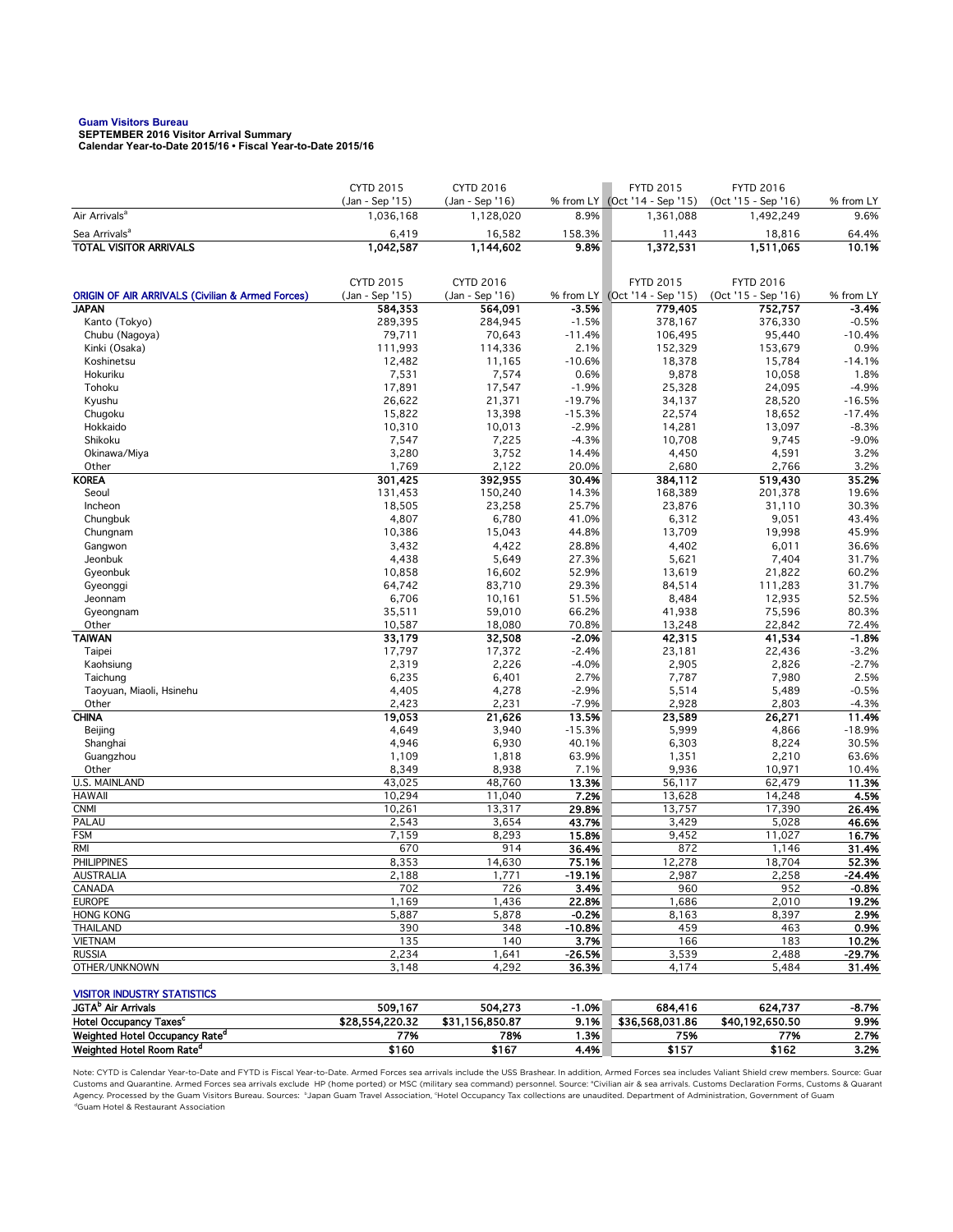

| <b>SEPTEMBER</b> |                          |                          | 3          |                          |                          | 6.                       |                 | 8                        | 9                        | 10 <sup>°</sup> | 11                       | 12                       | 13                       | 14                       | 15    | 16    | <b>Total</b>    |
|------------------|--------------------------|--------------------------|------------|--------------------------|--------------------------|--------------------------|-----------------|--------------------------|--------------------------|-----------------|--------------------------|--------------------------|--------------------------|--------------------------|-------|-------|-----------------|
|                  | Thu                      | Fri                      | <b>Sat</b> | <b>Sun</b>               | Mon                      | Tue                      | Wed             | Thu                      | <b>Fri</b>               | Sat             | <b>Sun</b>               | Mon                      | Tue                      | Wed                      | Thu   | Fri   | (Sep 1-16)      |
| TOTAL CIV' AIR   | 4,096                    | 4,872                    | 4,460      | 4,748                    | 4,595                    | 3,934                    | 4,091           | 4,266                    | 4,538                    | 4,190           | 4,555                    | 4,210                    | 3,901                    | 4,496                    | 4,255 | 4,208 | 69,415          |
| Japan            | 2,076                    | 2,463                    | 2,513      | 2,376                    | 2,593                    | 2,230                    | 2,005           | 2,201                    | 2,380                    | 2,225           | 2,257                    | 2,294                    | 2,135                    | .901                     | 1,670 | 2,025 | 35,344          |
| Korea            | 1,626                    | .788                     | ,289       | .747                     | .664                     | 1.042                    | 1.213           | 1,384                    | l.476                    | 1.321           | .759                     | 1,591                    | .224                     | 1,991                    | 2,093 | 1,693 | 24,901          |
| Taiwan           | 11                       | 156                      | 125        | 236                      |                          | 132                      | 420             | 5                        | 155                      | 96              | 117                      | 6                        | 152                      | 369                      |       | 111   | 2,095           |
| China, P.R.C.    | 43                       | 93                       | 59         | 49                       | 80                       | 73                       | 18              | 48                       | 93                       | 48              | 63                       | 64                       | 35                       | 6                        | 67    | 77    | 916             |
| U.S. Mainland    | 88                       | 93                       | 148        | 106                      | 144                      | 182                      | 198             | 277                      | 224                      | 221             | 148                      | 99                       | 118                      | 108                      | 150   | 117   | 2,421           |
| Hawaii           | 38                       | 31                       | 23         | 52                       | 25                       | 70                       | 107             | 38                       | 56                       | 37              | 54                       | 30                       | 41                       | 30                       | 27    | 38    | 697             |
| <b>CNMI</b>      | 40                       | 88                       | 46         | 29                       | 26                       | 37                       | 30              | 69                       | 69                       | 38              | 38                       | 41                       | $3\overline{5}$          | 20                       | 46    | 72    | 724             |
| Palau            | 9                        | 50                       | 37         | 3                        | 19                       | 8                        | 5               | 17                       | 23                       | 33              | 10                       | 9                        | 24                       | 6                        |       | 8     | 262             |
| <b>FSM</b>       | 35                       | 14                       | 21         | $\overline{22}$          | 13                       | 42                       | 10 <sup>°</sup> | $\overline{37}$          |                          | 46              | 15                       | 26                       | $\overline{33}$          | $\overline{\phantom{0}}$ | 51    | 3     | 376             |
| IRMI             |                          | 2                        | 4          | 3                        |                          |                          |                 | $\overline{\phantom{a}}$ | 3                        | 4               | $\overline{\phantom{0}}$ | $\overline{\phantom{0}}$ | $\overline{\phantom{0}}$ | 3                        | 9     |       | $\overline{37}$ |
| Philippines      | 88                       | $\overline{73}$          | 110        | 70                       | 10 <sup>°</sup>          | 52                       | 49              | 71                       | 20                       | 67              | 61                       | 20                       | 52                       | 36                       | 86    | 44    | 909             |
| Australia        | 3                        | 3                        | 3          |                          | 2                        | 2                        | 5               | 2                        | 4                        | 2               | 3                        | 4                        |                          |                          | 6     |       | $\overline{43}$ |
| Canada           | ⇁                        | $\overline{\phantom{a}}$ | 6          | $\overline{2}$           |                          | 3                        | $\sim$          | 3                        | 5                        |                 |                          | 2                        |                          |                          | 3     |       | 36              |
| Europe           | $\overline{4}$           | 4                        | 8          | 5                        | 3                        |                          |                 | 6                        | 5                        |                 | 2                        | 6                        | 8                        | $\overline{2}$           | 8     |       | 74              |
| Hong Kong        | 15                       |                          | 55         | 20                       | 3                        | 32                       | 5               | 79                       |                          | 29              | 20                       | 2                        | 29                       | 4                        | 30    |       | 326             |
| Thailand         | $\overline{\phantom{a}}$ | 3                        |            |                          |                          |                          | 3               |                          |                          |                 |                          |                          | $\overline{\phantom{0}}$ |                          |       |       | 12              |
| Vietnam          |                          |                          |            | $\overline{\phantom{0}}$ | $\overline{2}$           | $\overline{\phantom{0}}$ |                 |                          | $\overline{\phantom{0}}$ |                 | $\overline{\phantom{0}}$ | $\overline{\phantom{a}}$ | $\overline{\phantom{0}}$ | $\overline{\phantom{0}}$ |       |       | 6               |
| Russia           | 2                        | $\overline{\phantom{0}}$ |            | $\overline{\phantom{a}}$ | 3                        | 2                        |                 | 2                        | $\overline{\phantom{a}}$ |                 |                          | $\overline{\phantom{0}}$ | 2                        | $\overline{\phantom{0}}$ |       |       | 24              |
| Other            | 9                        | 9                        | 10         | 20                       | $\overline{\phantom{0}}$ | 22                       | 13              | 19                       | 22                       | 21              |                          | 15 <sup>15</sup>         | 11                       | 10                       | 5     | 15    | 212             |

*Note: September 2016 daily arrivals reflect Civilian Air arrivals only. Source: Guam Customs Declaration Forms, Customs & Quarantine Agency. Processed by the Guam Visitors Bureau.*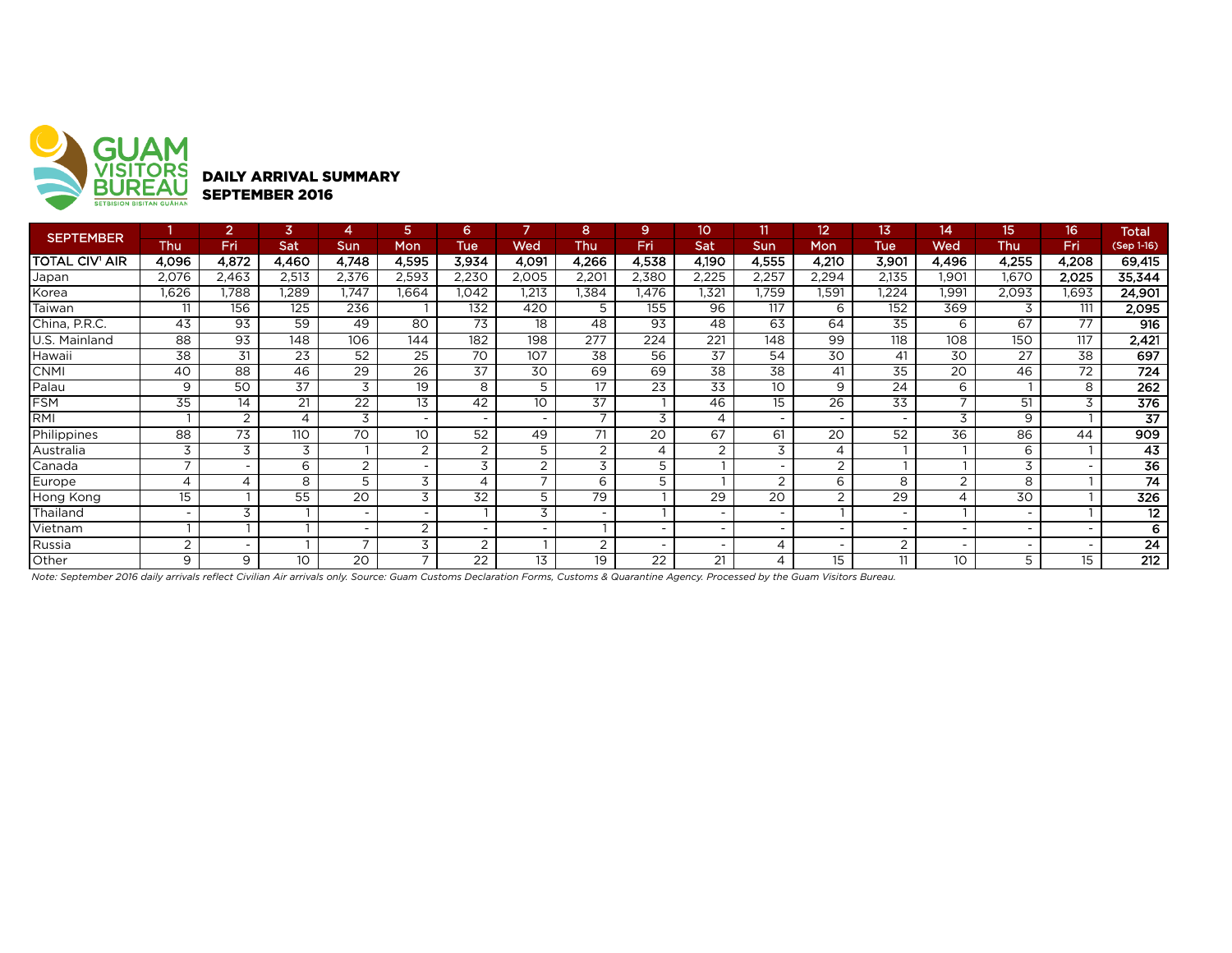

## DAILY ARRIVAL SUMMARY SEPTEMBER 2016

| <b>SEPTEMBER</b>      | 17              | 18    | 19                       | 20 <sup>r</sup>          | 21                       | $\overline{22}$          | 23                       | 24                           | 25         | 26                           | 27                       | 28              | 29 <sup>r</sup>          | 30    |                    |
|-----------------------|-----------------|-------|--------------------------|--------------------------|--------------------------|--------------------------|--------------------------|------------------------------|------------|------------------------------|--------------------------|-----------------|--------------------------|-------|--------------------|
|                       | Sat             | Sun   | Mon                      | Tue                      | Wed                      | Thu                      | <b>Fri</b>               | Sat                          | <b>Sun</b> | Mon                          | <b>Tue</b>               | Wed             | Thu                      | Fri   | <b>Total</b>       |
| <b>TOTAL CIV' AIR</b> | 3,809           | 4,252 | 3,933                    | 3,207                    | 3,571                    | 4,455                    | 4,136                    | 3,817                        | 4,535      | 4,134                        | 3,517                    | 3,881           | 3,982                    | 3,913 | 124,557            |
| Japan                 | 2,425           | 2,402 | 2,219                    | 1,785                    | 1,698                    | 2,599                    | 2,087                    | 2,149                        | 2,187      | 1,997                        | 1,976                    | 1,953           | 1,742                    | 1,593 | 64,156             |
| Korea                 | 996             | 1,156 | ,306                     | 978                      | 1,336                    | 1,453                    | .540                     | ,097                         | ,786       | 1,834                        | 951                      | ,285            | 1.746                    | 1,813 | 44,178             |
| Taiwan                | 53              | 230   | 2                        | 60                       | 263                      | $\overline{2}$           | 83                       | 83                           | 131        |                              | 107                      | 305             | 4                        | 71    | 3,490              |
| China, P.R.C.         | 39              | 42    | 61                       | 13                       | 12                       | 53                       | 83                       | 46                           | 16         | 81                           | 52                       | 60              | 150                      | 191   | 1,815              |
| U.S. Mainland         | 109             | 189   | 150                      | 114                      | 121                      | 90                       | 176                      | 158                          | 151        | 107                          | 209                      | 114             | 99                       | 109   | 4,317              |
| Hawaii                | 15              | 54    | 39                       | 49                       | 48                       | 26                       | 47                       | 42                           | 52         | 36                           | 33                       | 36              | 32                       | 20    | 1,226              |
| <b>CNMI</b>           | 31              | 37    | 47                       | 36                       | 34                       | 35                       | 41                       | 27                           | 31         | 33                           | 30                       | 34              | 32                       | 61    | 1,233              |
| Palau                 | 11              | 5     | 15                       |                          | $12 \,$                  | 16                       | 12                       | $\overline{7}$               | 13         | 6                            | 5                        | 5               | 8                        |       | 385                |
| <b>FSM</b>            | $\overline{26}$ | 39    | 41                       | 32                       | 11                       | 58                       | 2                        | 55                           | 21         | 15                           | 36                       | $\overline{27}$ | 44                       | 5     | 788                |
| <b>RMI</b>            | 3               | 2     | $\overline{\phantom{a}}$ | $\overline{ }$           | $\sim$                   | 5                        | $\overline{ }$           | 6                            | 4          | Ξ.                           | $\overline{7}$           | $\equiv$        | 2                        |       | 80                 |
| Philippines           | 71              | 55    | $\overline{22}$          | $\overline{75}$          | 16                       | 70                       | 33                       | 94                           | 82         | 8                            | 39                       | 36              | 77                       | 32    | $\overline{1,619}$ |
| Australia             |                 | 3     |                          | 2                        | $\,$ $\,$                |                          |                          | 23                           | 14         | 6                            | 8                        | 3               | 5                        | 5     | 116                |
| Canada                | 5               | 3     |                          |                          | 3                        | 4                        | 4                        |                              | $\sim$     | Ξ.                           | 3                        | 8               | $\overline{\phantom{0}}$ |       | $\overline{70}$    |
| Europe                | 2               | 5     | 3                        | 9                        | $\overline{3}$           | 12                       | 6                        | 3                            | 2          | $\overline{2}$               | $\overline{2}$           |                 | 5                        |       | 130                |
| Hong Kong             | 8               | 16    | 5                        | 33                       | 3                        | 25                       | 5                        | 22                           | 27         | 3                            | 43                       | 3               | 18                       |       | 538                |
| Thailand              |                 |       |                          | $\overline{\phantom{a}}$ |                          |                          | 2                        | $\blacksquare$               | 2          |                              | $\overline{\phantom{a}}$ |                 |                          |       | $\overline{20}$    |
| Vietnam               |                 | 4     | $\overline{\phantom{a}}$ | $\overline{\phantom{0}}$ | $\sim$                   | $\overline{\phantom{0}}$ |                          | $\blacksquare$               |            | $\overline{\phantom{0}}$     | $\overline{\phantom{a}}$ |                 | $\overline{\phantom{a}}$ |       | 11                 |
| Russia                | 3               | 3     | 10                       | $\overline{\phantom{0}}$ | $\overline{\phantom{a}}$ | $\overline{\phantom{0}}$ | $\overline{\phantom{0}}$ | $\qquad \qquad \blacksquare$ | 6          | $\qquad \qquad \blacksquare$ | 5                        |                 | 6                        |       | 65                 |
| Other                 | 10              | 6     | 10                       | 12                       | 4                        | 5                        | $\overline{7}$           | 4                            | 10         | 5                            | 11                       | 10              | 12                       | 2     | $\overline{320}$   |

*Note: September 2016 daily arrivals reflect Civilian Air arrivals only. Source: Guam Customs Declaration Forms, Customs & Quarantine Agency. Processed by the Guam Visitors Bureau.*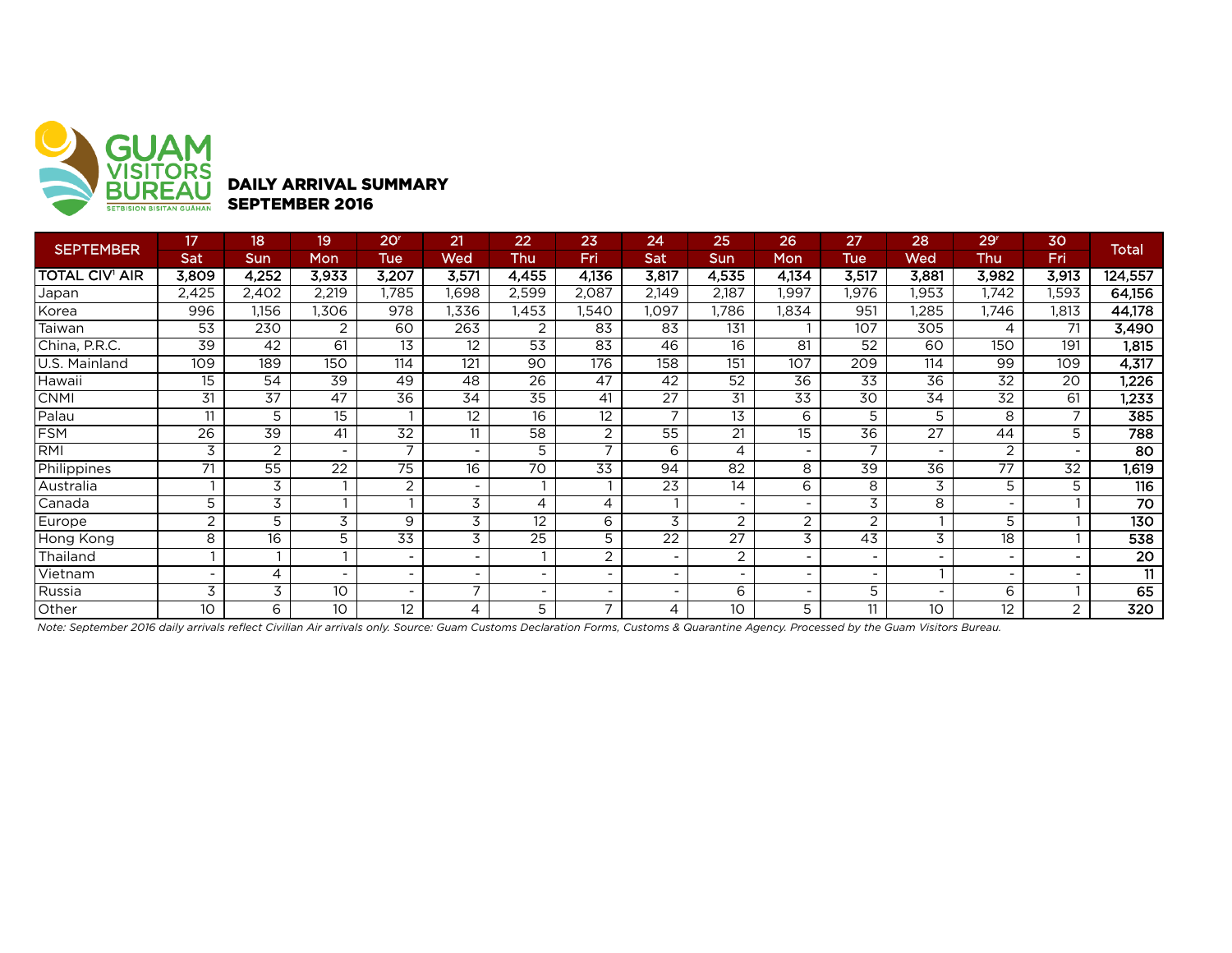

## DAILY ARRIVAL COMPARISON SEPTEMBER 2016

|                          |        | 2015   |              |        | 2016   |              | % chg from LY |          |              |  |
|--------------------------|--------|--------|--------------|--------|--------|--------------|---------------|----------|--------------|--|
| <b>SEPTEMBER</b>         | Japan  | Other  | <b>Total</b> | Japan  | Other  | <b>Total</b> | Japan         | Other    | <b>Total</b> |  |
| 1                        | 2,068  | 1,364  | 3,432        | 2,076  | 2,020  | 4,096        | 0.4%          | 48.1%    | 19.3%        |  |
| $\overline{2}$           | 2,403  | 1,959  | 4,362        | 2,463  | 2,409  | 4,872        | 2.5%          | 23.0%    | 11.7%        |  |
| $\overline{3}$           | 2,235  | 2,075  | 4,310        | 2,513  | 1,947  | 4,460        | 12.4%         | $-6.2%$  | 3.5%         |  |
| $\overline{\mathcal{L}}$ | 2,403  | 1,877  | 4,280        | 2,376  | 2,372  | 4,748        | $-1.1%$       | 26.4%    | 10.9%        |  |
| 5                        | 2,366  | 1,700  | 4,066        | 2,593  | 2,002  | 4,595        | 9.6%          | 17.8%    | 13.0%        |  |
| 6                        | 2,451  | 2,190  | 4,641        | 2,230  | 1,704  | 3,934        | $-9.0%$       | $-22.2%$ | $-15.2%$     |  |
| $\overline{7}$           | 2,391  | 1,877  | 4,268        | 2,005  | 2,086  | 4,091        | $-16.1%$      | 11.1%    | $-4.1%$      |  |
| 8                        | 2,231  | 1,397  | 3,628        | 2,201  | 2,065  | 4,266        | $-1.3%$       | 47.8%    | 17.6%        |  |
| 9                        | 1,910  | 1,504  | 3,414        | 2,380  | 2,158  | 4,538        | 24.6%         | 43.5%    | 32.9%        |  |
| 10                       | 2,191  | 2,064  | 4,255        | 2,225  | 1,965  | 4,190        | 1.6%          | $-4.8%$  | $-1.5%$      |  |
| 11                       | 2,266  | 1,535  | 3,801        | 2,257  | 2,298  | 4,555        | $-0.4%$       | 49.7%    | 19.8%        |  |
| 12                       | 2,271  | 1,501  | 3,772        | 2,294  | 1,916  | 4,210        | 1.0%          | 27.6%    | 11.6%        |  |
| 13                       | 2,227  | 2,078  | 4,305        | 2,135  | 1,766  | 3,901        | $-4.1%$       | $-15.0%$ | $-9.4%$      |  |
| 14                       | 2,477  | 1,601  | 4,078        | 1,901  | 2,595  | 4,496        | $-23.3%$      | 62.1%    | 10.3%        |  |
| 15                       | 1,988  | 1,319  | 3,307        | 1,670  | 2,585  | 4,255        | $-16.0%$      | 96.0%    | 28.7%        |  |
| 16                       | 2,122  | 1,447  | 3,569        | 2,025  | 2,183  | 4,208        | $-4.6%$       | 50.9%    | 17.9%        |  |
| 17                       | 2,289  | 2,030  | 4,319        | 2,425  | 1,384  | 3,809        | 5.9%          | $-31.8%$ | $-11.8%$     |  |
| 18                       | 2,111  | 1,309  | 3,420        | 2,402  | 1,850  | 4,252        | 13.8%         | 41.3%    | 24.3%        |  |
| 19                       | 3,595  | 1,155  | 4,750        | 2,219  | 1,714  | 3,933        | $-38.3%$      | 48.4%    | $-17.2%$     |  |
| 20 <sup>r</sup>          | 4,407  | 1,603  | 6,010        | 1,785  | 1,422  | 3,207        | $-59.5%$      | $-11.3%$ | $-46.6%$     |  |
| 21                       | 2,143  | 1,300  | 3,443        | 1,698  | 1,873  | 3,571        | $-20.8%$      | 44.1%    | 3.7%         |  |
| 22                       | 2,620  | 951    | 3,571        | 2,599  | 1,856  | 4,455        | $-0.8%$       | 95.2%    | 24.8%        |  |
| 23                       | 2,391  | 1,240  | 3,631        | 2,087  | 2,049  | 4,136        | $-12.7%$      | 65.2%    | 13.9%        |  |
| 24                       | 1,832  | 1,877  | 3,709        | 2,149  | 1,668  | 3,817        | 17.3%         | $-11.1%$ | 2.9%         |  |
| 25                       | 1,724  | 1,719  | 3,443        | 2,187  | 2,348  | 4,535        | 26.9%         | 36.6%    | 31.7%        |  |
| 26                       | 1,948  | 1,971  | 3,919        | 1,997  | 2,137  | 4,134        | 2.5%          | 8.4%     | 5.5%         |  |
| 27                       | 2,099  | 2,160  | 4,259        | 1,976  | 1,541  | 3,517        | $-5.9%$       | $-28.7%$ | $-17.4%$     |  |
| 28                       | 2,026  | 2,035  | 4,061        | 1,953  | 1,928  | 3,881        | $-3.6%$       | $-5.3%$  | $-4.4%$      |  |
| 29 <sup>r</sup>          | 1,737  | 1,682  | 3,419        | 1,742  | 2,240  | 3,982        | 0.3%          | 33.2%    | 16.5%        |  |
| 30                       | 1,339  | 1,532  | 2,871        | 1,593  | 2,320  | 3,913        | 19.0%         | 51.4%    | 36.3%        |  |
| <b>Total</b>             | 68,261 | 50,052 | 118,313      | 64,156 | 60,401 | 124,557      | $-6.0%$       | 20.7%    | 5.3%         |  |

*Note:* September daily arrivals reflect "Civilian Air" arrivals only.